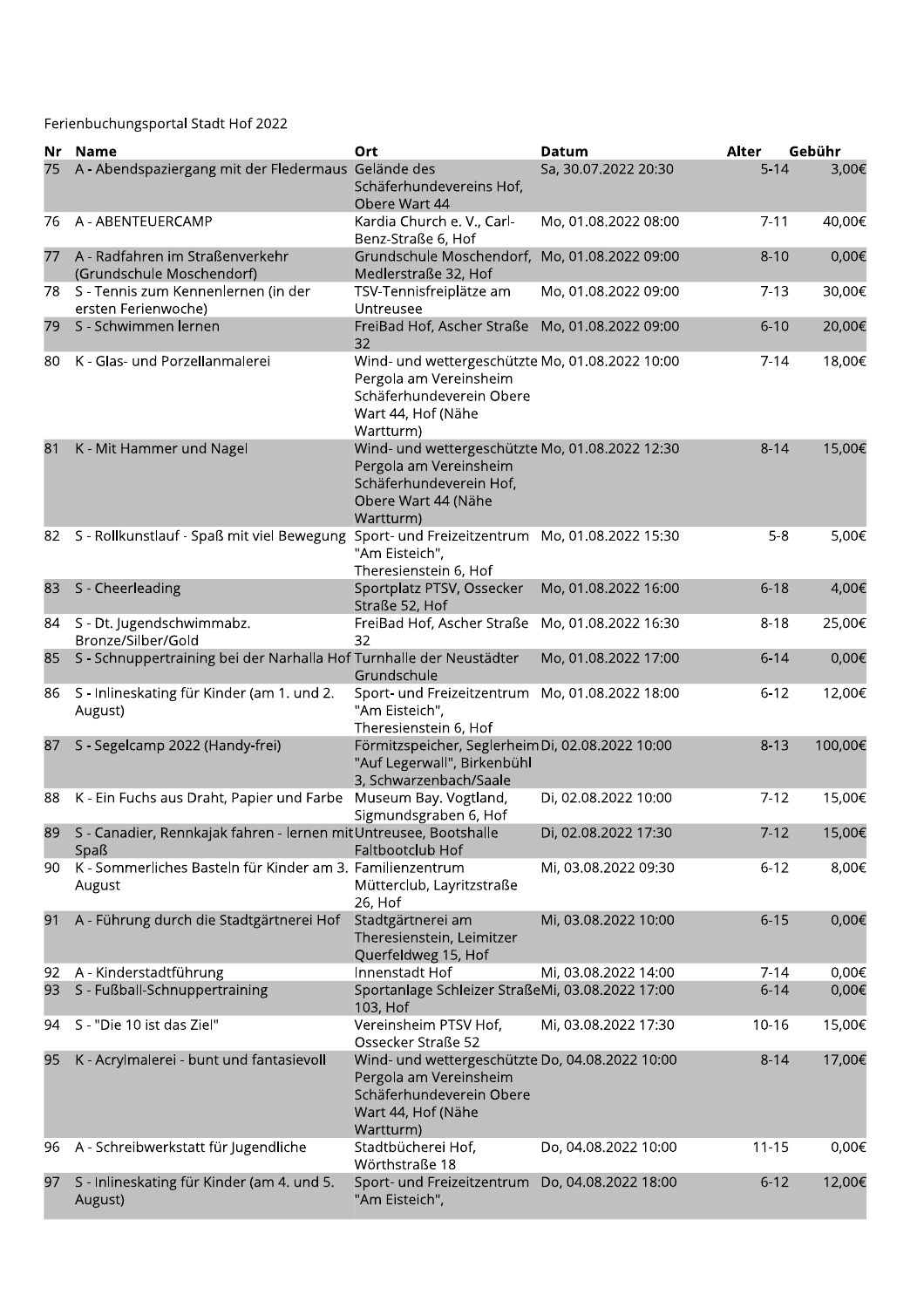|    |                                                                                            | Theresienstein 6, Hof                                                              |                      |           |         |
|----|--------------------------------------------------------------------------------------------|------------------------------------------------------------------------------------|----------------------|-----------|---------|
| 98 | A - Hundeausbildung: Sport, Spiel und<br>Spaß mit dem Hund                                 | Hundeplatz am<br>Rödelswäldchen, Haidthöhe                                         | Do, 04.08.2022 18:00 | $8 - 18$  | 10,00€  |
| 99 | K - Kunst im LICHTHAUS                                                                     | LICHTHAUS, Pfarr 26, Hof                                                           | Fr, 05.08.2022 14:00 | $8 - 14$  | 3,00€   |
|    | 100 A - "Ich hätte gern einen Hund "                                                       | Hundeplatz "Zur<br>Hundehütte", Hof-<br>Wölbattendorf (Pirker Weg)                 | Fr, 05.08.2022 16:00 | $8 - 15$  | 20,00€  |
|    | 101 A - "Steinzeit"  Welten erschaffen mit<br>Klemmbausteinen am 8. August                 | CJB Hof, Bachstraße 11                                                             | Mo, 08.08.2022 08:00 | $7 - 12$  | 4,00€   |
|    | 102 A - Radfahren im Straßenverkehr<br>(Christian-Wolfrum-Grundschule)                     | Christian-Wolfrum-<br>Grundschule, Leimitzer<br>Straße 56, Hof                     | Mo, 08.08.2022 09:00 | $8 - 10$  | 0,00€   |
|    | 103 A - "Entdecke den Weltraum" in der<br>Sternwarte Hof                                   | Sternwarte Hof,<br>Egerländerweg 25                                                | Mo, 08.08.2022 14:00 | $6 - 12$  | 12,00€  |
|    | 104 S - Kanurennsport am Untreusee                                                         | Untreusee Hof                                                                      | Mo, 08.08.2022 17:30 | $8 - 12$  | 12,00€  |
|    | 105 S - Kraulkurs                                                                          | FreiBad Hof, Ascher Straße<br>32                                                   | Mo, 08.08.2022 18:00 | $8 - 12$  | 0,00€   |
|    | 106 A - "Steinzeit"  Welten erschaffen mit<br>Klemmbausteinen am 9. August                 | CJB Hof, Bachstraße 11                                                             | Di, 09.08.2022 08:00 | $7-12$    | 4,00€   |
|    | 107 S - Traditionelles Karate für Kinder und<br>Jugendliche                                | Sporthalle der<br>Sophienschule, Wörthstraße<br>21, Hof                            | Di, 09.08.2022 18:30 | $7 - 17$  | 10,00€  |
|    | 108 A - "Steinzeit"  Welten erschaffen mit<br>Klemmbausteinen am 10. August                | CJB Hof, Bachstraße 11                                                             | Mi, 10.08.2022 08:00 | $7 - 12$  | 4,00€   |
|    | 109 A - Die Schule der magischen Tiere -<br>Mitspielen und Zuhören                         | Stadtbücherei Hof,<br>Wörthstraße 18                                               | Do, 11.08.2022 10:00 | $7-10$    | 0,00€   |
|    | 110 S - Baseball-Camp                                                                      | Sportplatz PTSV, Ossecker<br>Straße 52, Hof                                        | Sa, 13.08.2022 11:00 | $7 - 17$  | 10,00€  |
|    | 111 A - Wir gehen angeln!                                                                  | Quellitzsee in Tauperlitz                                                          | Sa, 20.08.2022 08:00 | $10 - 14$ | 10,00€  |
|    | 112 S - Segelwochenende                                                                    | Untreusee Hof                                                                      | Sa, 20.08.2022 10:00 | $8 - 12$  | 25,00€  |
|    | 113 A - Erste Hilfe-Kurs                                                                   | BRK Kreisverband Hof, Ernst-Mo, 22.08.2022 08:30<br>Reuter-Straße 66b              |                      | $10 - 16$ | 0,00€   |
|    | 114 S - Sportschießen für Schüler und<br>Jugendliche                                       | Schießzentrum der ZSG<br>"Andreas Hofer" Hof, Von-<br>Mann-Straße 17, Hof          | Di, 23.08.2022 17:00 | $10-18$   | 10,00€  |
|    | 115 A - "Lerne den Bauhof deiner Stadt<br>kennen!"                                         | Bauhof Stadt Hof, Leimitzer Do, 25.08.2022 10:30<br>Straße 92a                     |                      | $6 - 15$  | 0,00€   |
|    | 116 S - Ferienreitkurs                                                                     | LRFV Hof, Alte Plauener<br>Straße 50                                               | Mo, 29.08.2022 09:00 | ab 8      | 120,00€ |
|    | 117 S - Schnupperkurs Ringen                                                               | Ringerhalle an der<br>Angerschule, Leimitzer<br>Querfeldweg 6, Hof                 | Mo, 29.08.2022 17:00 | $6 - 13$  | 0,00€   |
|    | 118 S - Tischtennis-Woche                                                                  | Turnhalle der Eichendorff-<br>Grundschule, Graf-<br>Stauffenberg-Straße 8, Hof     | Mo, 29.08.2022 18:00 | $7 - 14$  | 6,00€   |
|    | 119 A - Jugger - ein Action-Mannschaftssport                                               | Jahnsportplatz, Jahnstraße<br>5, Hof                                               | Di, 30.08.2022 10:00 | $10 - 16$ | 3,00€   |
|    | 120 S - Sport und Spaß mit Judo                                                            | Altstädter Turnhalle,<br>Marienstraße 36, Hof                                      | Di, 30.08.2022 17:00 | ab 6      | 10,00€  |
|    | 121 K - Gestalte deine persönliche Stofftasche                                             | Kinder- und Jugendzentrum Mi, 31.08.2022 09:00<br>Q, Hans-Böckler-Straße 4,<br>Hof |                      | $9 - 13$  | 0,00€   |
|    | 122 S - Tischtennis-Trainingstag                                                           | Turnhalle der Eichendorff-<br>Grundschule, Graf-<br>Stauffenberg-Straße 8, Hof     | Mi, 31.08.2022 10:00 | $7-14$    | 6,00€   |
|    | 123 A - Die Jagd nach Mister X                                                             | Innenstadt Hof                                                                     | Do, 01.09.2022 14:00 | $8 - 12$  | 0,00€   |
|    | 124 S - Tennis zum Kennenlernen (in der<br>letzten Ferienwoche)                            | TSV-Tennisfreiplätze am<br>Untreusee                                               | Mo, 05.09.2022 09:00 | $7-13$    | 30,00€  |
|    | 125 S - Mountainbiken zum Kennenlernen                                                     | Lettenbachsee am<br>Theresienstein Hof                                             | Mo, 05.09.2022 15:00 | $6 - 15$  | 5,00€   |
|    | 126 A - Ausflug mit dem Kinder- u.<br>Jugendzentrum Q zum Katharinenberg<br>nach Wunsiedel | Katharinenberg in<br>Wunsiedel                                                     | Mi, 07.09.2022 09:00 | $6 - 12$  | 15,00€  |
|    | 127 K - Sommerliches Basteln für Kinder am 7. Familienzentrum<br>September                 | Mütterclub, Layritzstraße<br>26, Hof                                               | Mi, 07.09.2022 09:30 | $6 - 12$  | 8,00€   |
|    | 128 A - SUMMER DAYS                                                                        | Kardia Church e. V., Carl-                                                         | Mi, 07.09.2022 14:00 | $12 - 17$ | 20,00€  |